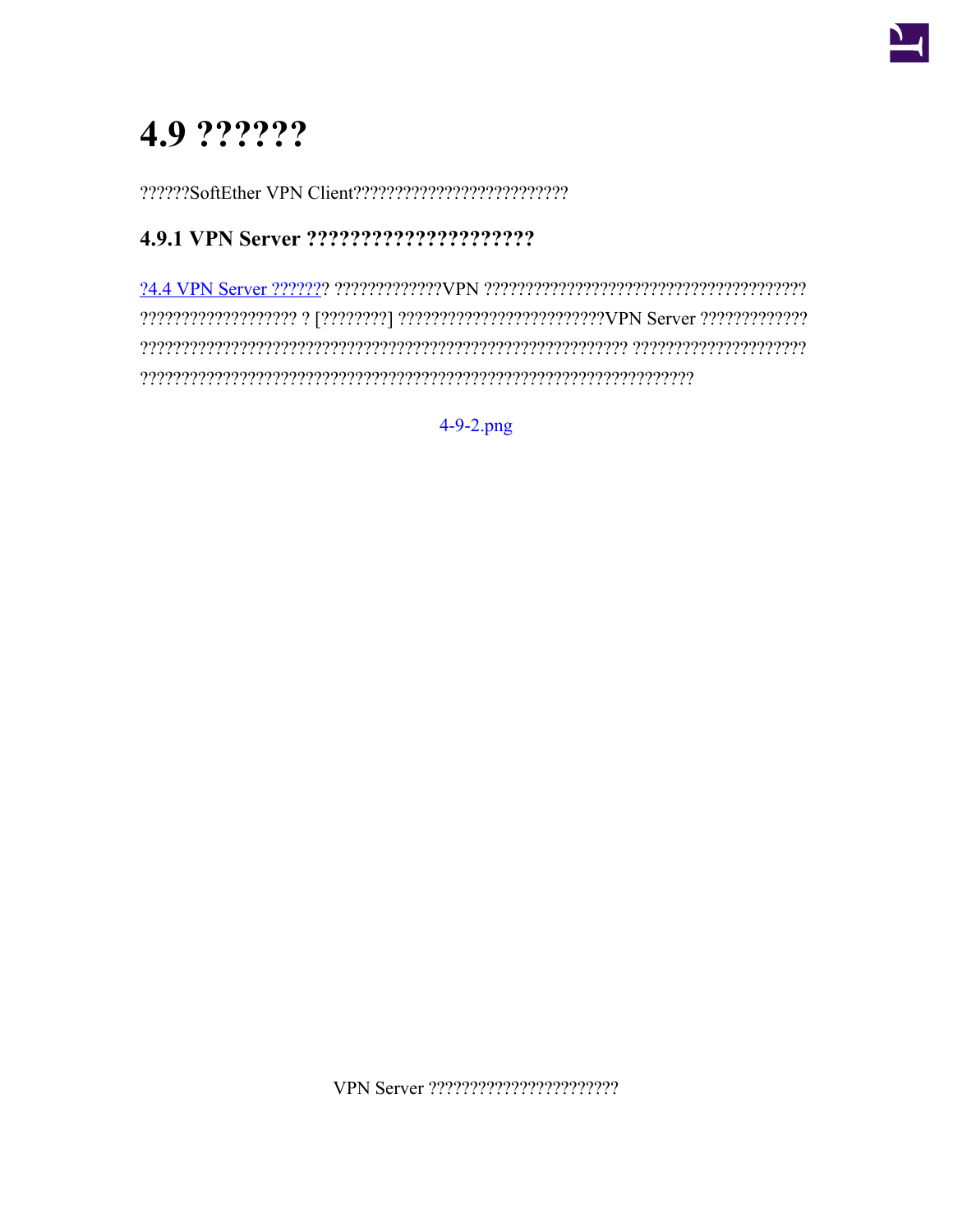### 4.9.2 ???????????????

#### 

#### 

| 222    | ?????                       |
|--------|-----------------------------|
| 2222   | keepalive.se2.softether.com |
| 22222  |                             |
| 222222 | 50 ?                        |
| 2222   | <b>TCP/IP</b> ?????         |

????] ????????????????????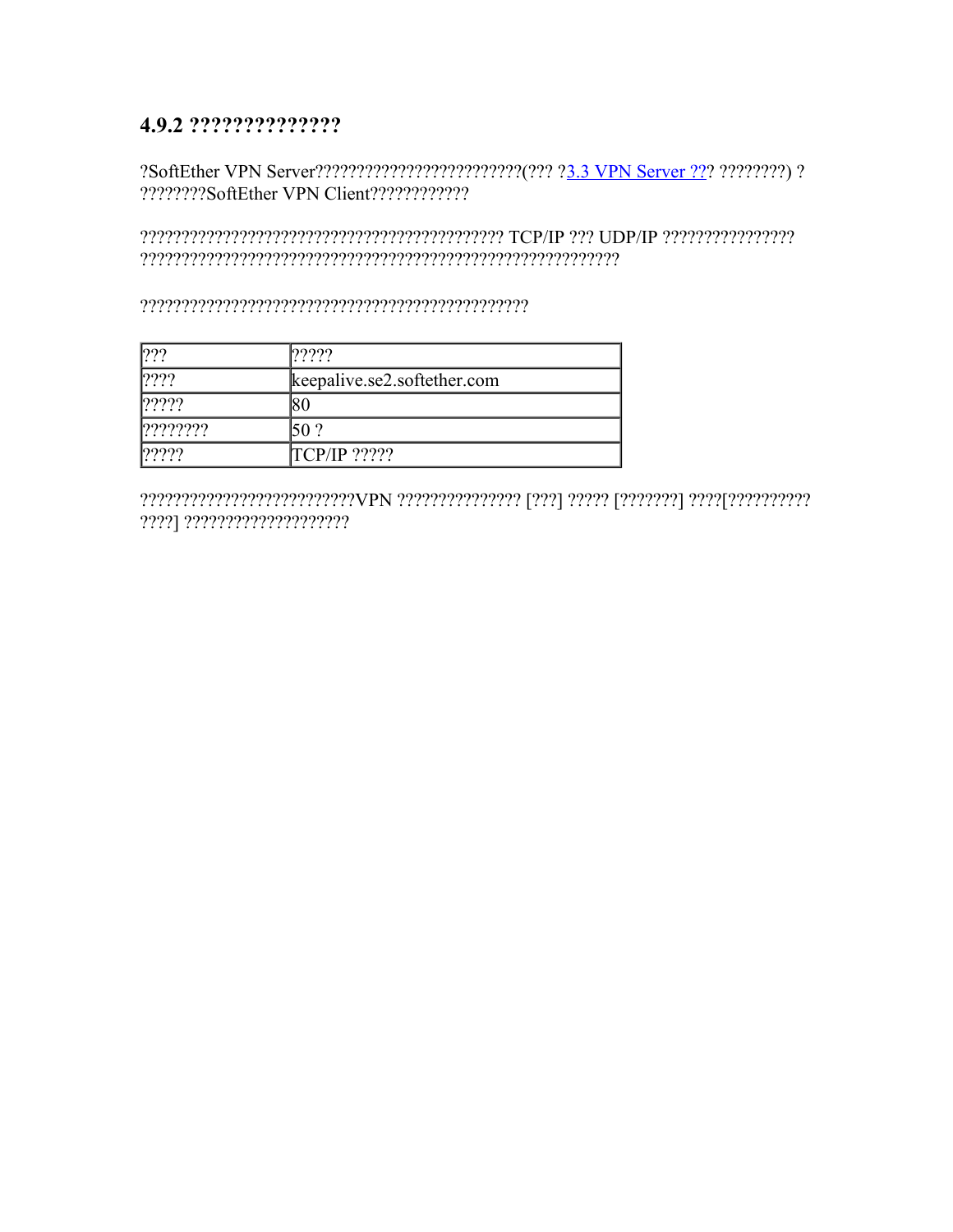VPN Client ??????????

## 4.9.3 ???????

## 4.9.4 ?????????????

??????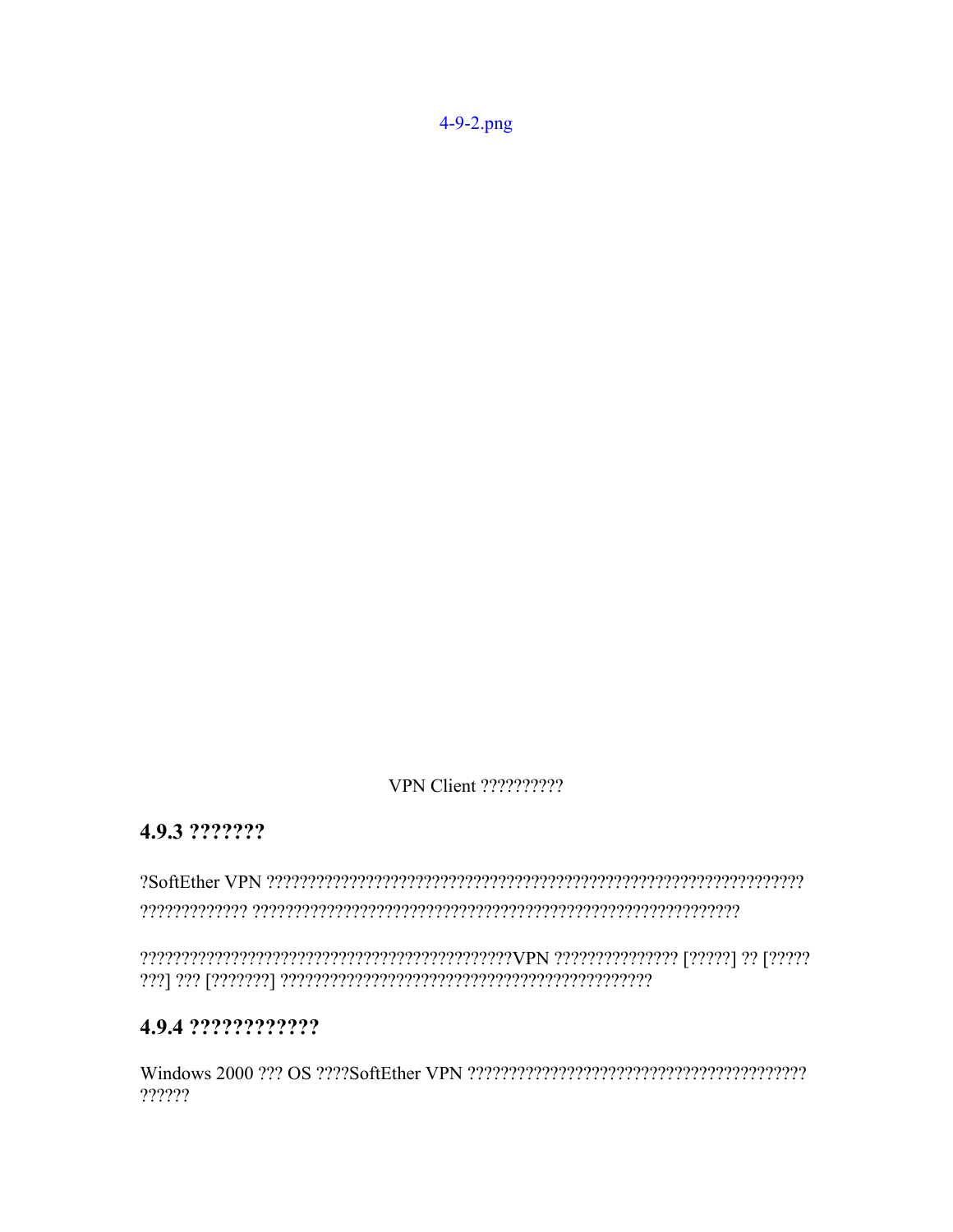$4 - 9 - 3$ .png

????????????

#### 4.9.5 ???????

wpN merchenenschen Schreichenen der Freienen der Steinen der Preisenen Schreichen der Wert ?????????

, energieren erkenen erkenen erkenen er en en en en en en en en en en en energinen en en en en en en en en en

??????????? [OK] ???????????????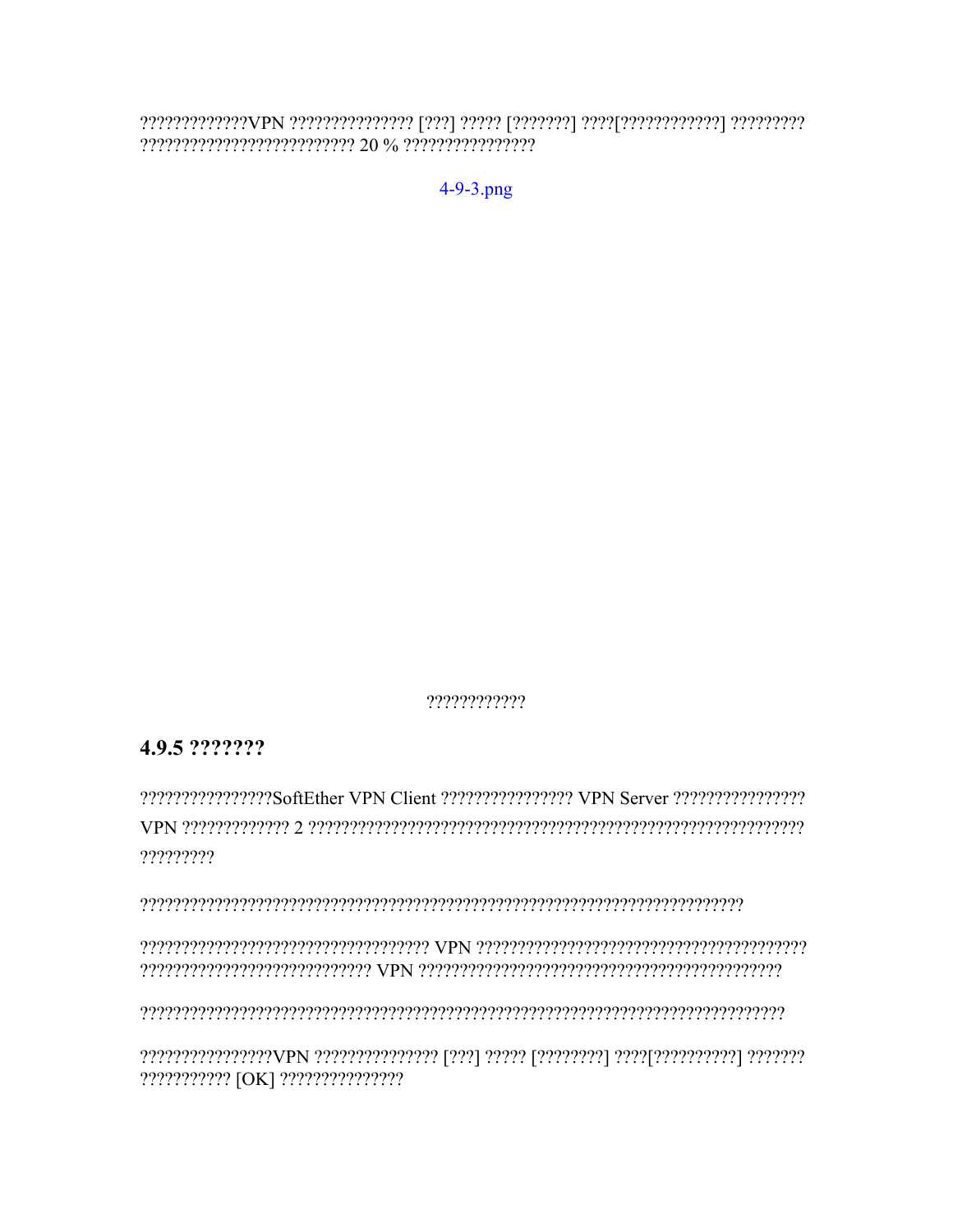4-9-4.png

????????????????????????

## 4.9.6 ????????????

?????????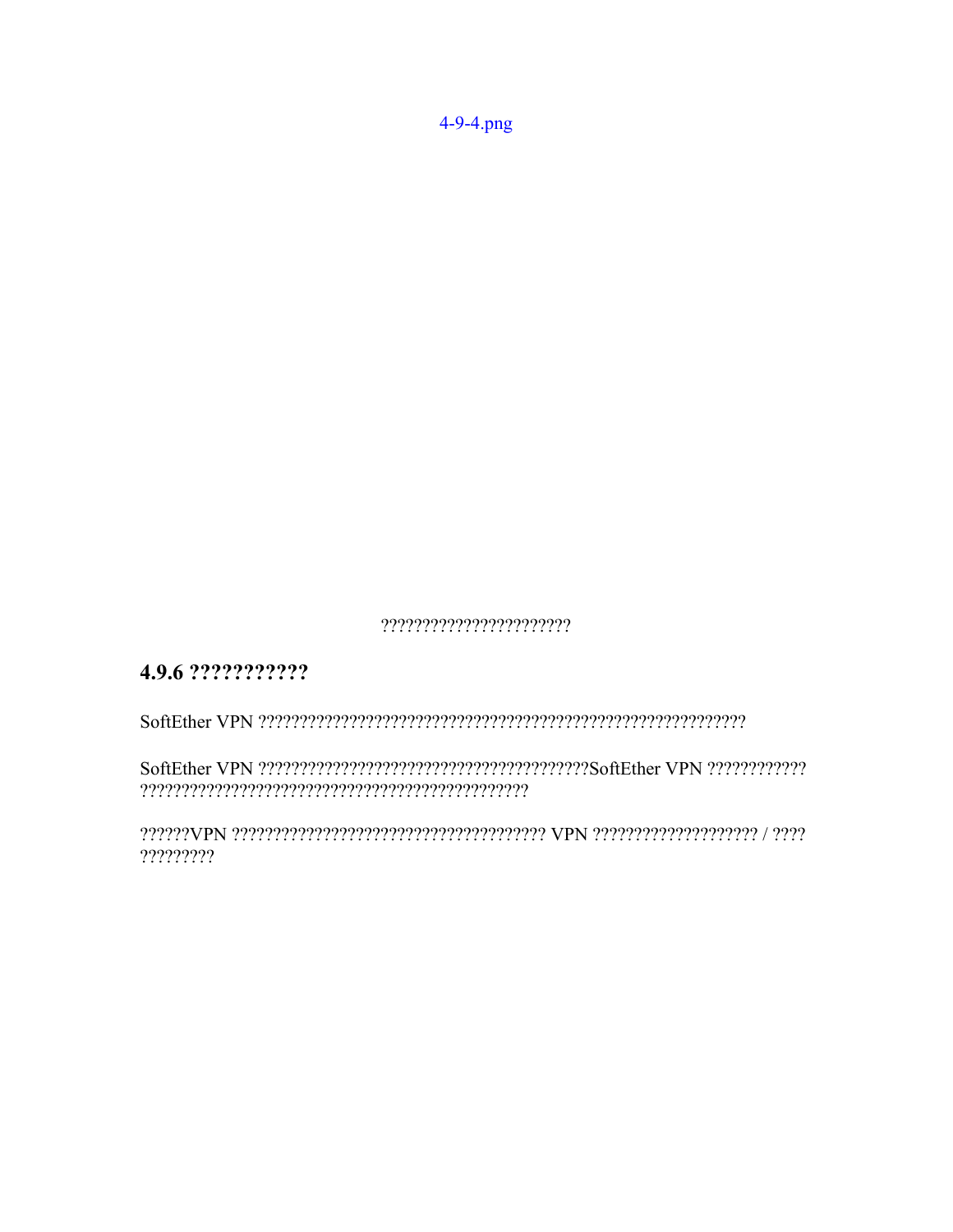Operating VPN Client in Simple Mode.

#### 4.9.7 ?????????

VPN Client ??????????????????(vpnclient ?????????????????)?? custom.ini ????????????